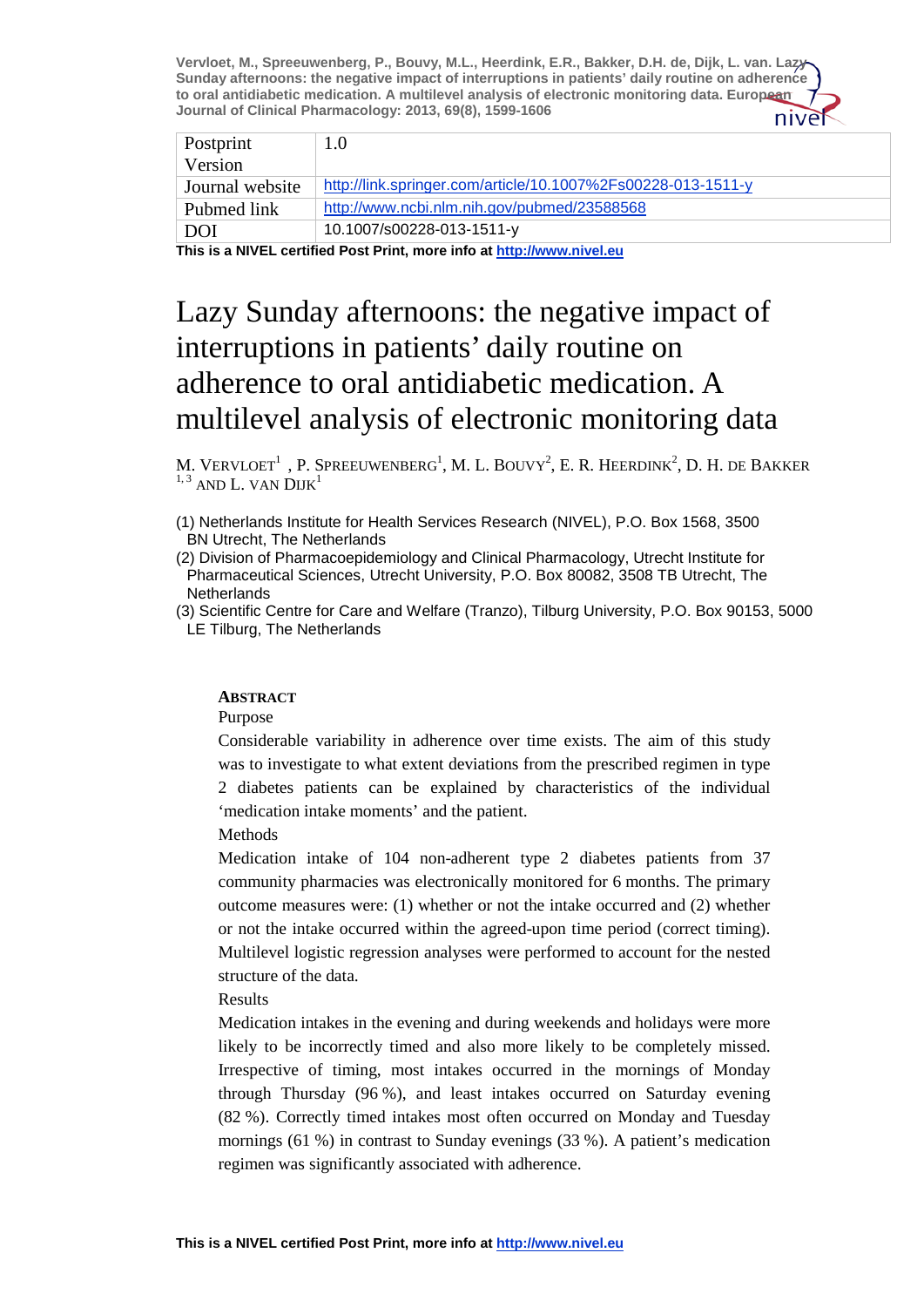#### Conclusion

Based on our results, among patients who already have difficulties in taking their oral antidiabetic medication, interruptions in the daily routine negatively influence the intake of their medication. Professionals need to be aware of this variation in adherence within patients. As regular medication intake is important to maintain glycaemic control, healthcare professionals and patients should work together to find strategies that prevent deviations from the prescribed regimen at these problematic dosing times.

#### **INTRODUCTION**

Patients' adherence to medication is a dynamic behaviour that can change over time. Previous studies have reported significant variability in adherence over time, both between and within patients  $\left[1\right]$ <sup>-5</sup>. Most patients with type 2 diabetes need regular intake of oral antidiabetic medication to maintain glycaemic control. Good glycaemic control reduces the incidence of diabetes-related complications  $\binom{6-8}{ }$ . However, many patients experience difficulties in regularly taking their medication. A study following diabetes patients for 6 months showed that the first daily dose, often taken in the morning, was mostly taken very regularly. For patients with multiple doses per day, it was shown that the second and especially the third dose were taken irregularly  $[$ <sup>9</sup>]. The complexity of the medication regimen thus has an impact on adherence. Several studies involving patients with various chronic illnesses, including diabetes, have shown that increasing number of prescribed daily doses is associated with lower adherence  $[$ <sup>9 $-$ 14</sup>].

Individual adherence may vary due to interruptions in patients' daily routine, for example, during weekends and holidays. Furthermore, the day of the week and the moment of intake during the day may influence the regularity with which patients take their medication. Dosing times may interfere with patients' work schedule or social life. Two studies, one involving patients on antihypertensive treatment and one involving patients infected with human immunodeficiency virus, showed that patients were more likely to miss weekend doses than weekday doses and that a morning dose was more likely to be taken correctly than an evening dose  $\int_0^{15}$ ,  $\frac{16}{1}$ . A small seasonal impact was found in one of these studies as patients had more difficulty following their respective medication regimen between April and September  $[16]$ . All of these studies used logistic models to analyse patients' daily dosing adherence—that is whether or not the prescribed number of doses was taken on a day—and included patients' intake on the previous days to adjust for dependence. However, multilevel modelling can take clustering of intakes within patients into account in a relatively more powerful and efficient way  $\lfloor$ <sup>17</sup>. In addition, it allows for characteristics of the individual intake moment (i.e. the exact moment at which the patient takes the medication) and those of the patient to be included in one analysis, thereby enabling their association with adherence to be accurately estimated. Finally, both between- and within-patient variation can be examined simultaneously.

Therefore, the aim of this study was to use multilevel modelling to investigate the extent to which deviations from the prescribed regimen in type 2 diabetes patients can be explained by specific characteristics of the individual patient and individual intake moment.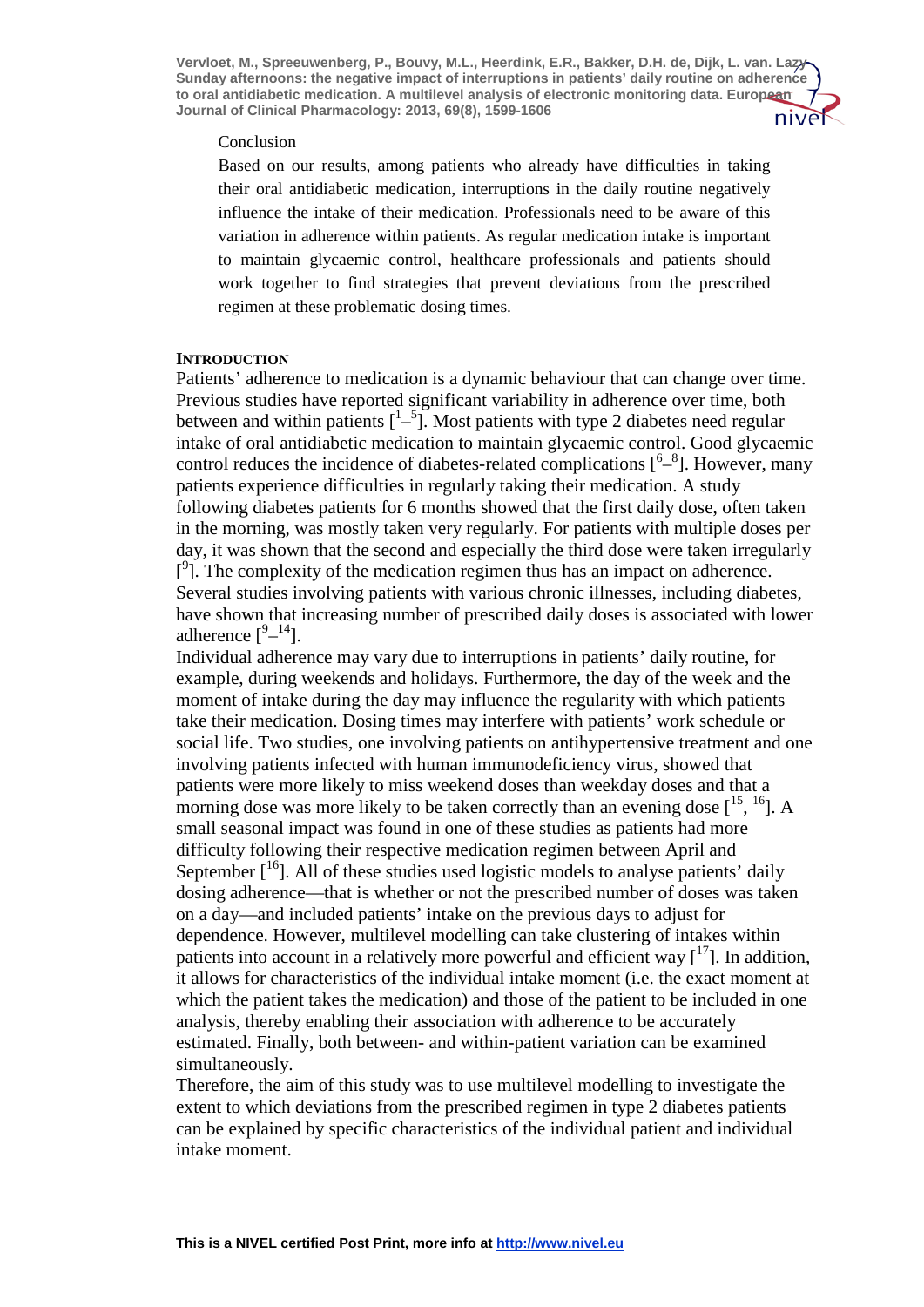### **METHODS**

## **Design and participants**

In this observational study, the intake of oral antidiabetic medication of 104 type 2 diabetes patients was monitored using a real time medication monitoring (RTMM) system for a period of 6 months. The RTMM system uses an electronic medication dispenser that registers the date and time of each opening in real time at a central server, providing accurate and detailed information on patients' medication use. The RTMM dispenser can be fit for one type of medication, in this case the oral antidiabetic medication. Possible co-medications were not monitored. Data for this study were retrieved from a larger intervention study  $[18, 19]$ . Selection criteria for patient inclusion in this intervention study were: (1) use of oral antidiabetic medication for at least 1 year; (2) when combined with oral medication: use of insulin for at least 6 months; (3) a refill adherence to oral antidiabetic medication of <80 % in the year preceding the intervention [calculated as the total days' supply of medication collected at the pharmacy during that year divided by the total number of days (365), multiplied by 100 %]; (4) age between 18 and 65 years; (5) the last prescription for oral antidiabetics collected within 2 months prior to the intervention; (6) knowledge of the Dutch language; 7) access to a mobile phone. Thus, the intervention was aimed at patients who had difficulties in taking their medication. Eligible patients were selected from 37 community pharmacies based on pharmacy data. Further details on the design can be found in the study protocol  $[18]$ . This study protocol was approved by the Medical Ethics Committee of the Utrecht Academic Medical Centre and registered in the Primary Registry of the Netherlands (trial register number NTR1882).

### **Outcome measures**

In agreement with their pharmacist and in accordance with their prescribed medication regimen, patients chose one, two or three daily time periods within which they would take their oral antidiabetic medication. For example, a patient who is prescribed a two-daily dose regimen might choose to take the medication between 8:00 and 9:00 hours and 17:00 and 18:00 hours, respectively. Patients could themselves decide upon the length of the time period. A 1-h period was most often chosen by patients, followed by a period between 1 and 2 h.

The two outcome variables were: (1) whether or not the medication intake occurred at all (taken or missed) and (2) whether or not the medication intake occurred within the agreed time period (correct or incorrect timing).

### **Statistical analyses**

Data collected with the RTMM system have a hierarchical structure: the medication intakes are clustered within patients, i.e. the intakes are not independent observations, they are correlated with one patient. In turn, patients are clustered within pharmacies. Multilevel analyses were performed to account for this clustering  $\left[ \begin{matrix} 1^7 \end{matrix} \right]$ . Accordingly, the multilevel model consisted of three levels, namely, the pharmacy, patient, and medication intake. Because of the dichotomous nature of the two dependent variables, multilevel logistic regression models were used. Two models were estimated for both dependent variables: (1) a model with characteristics of the intake and (2) a model with both intake and patient characteristics. Variables included in the first model were the moment of intake (morning, afternoon or evening), the day of the week, and whether or not the intake was during a school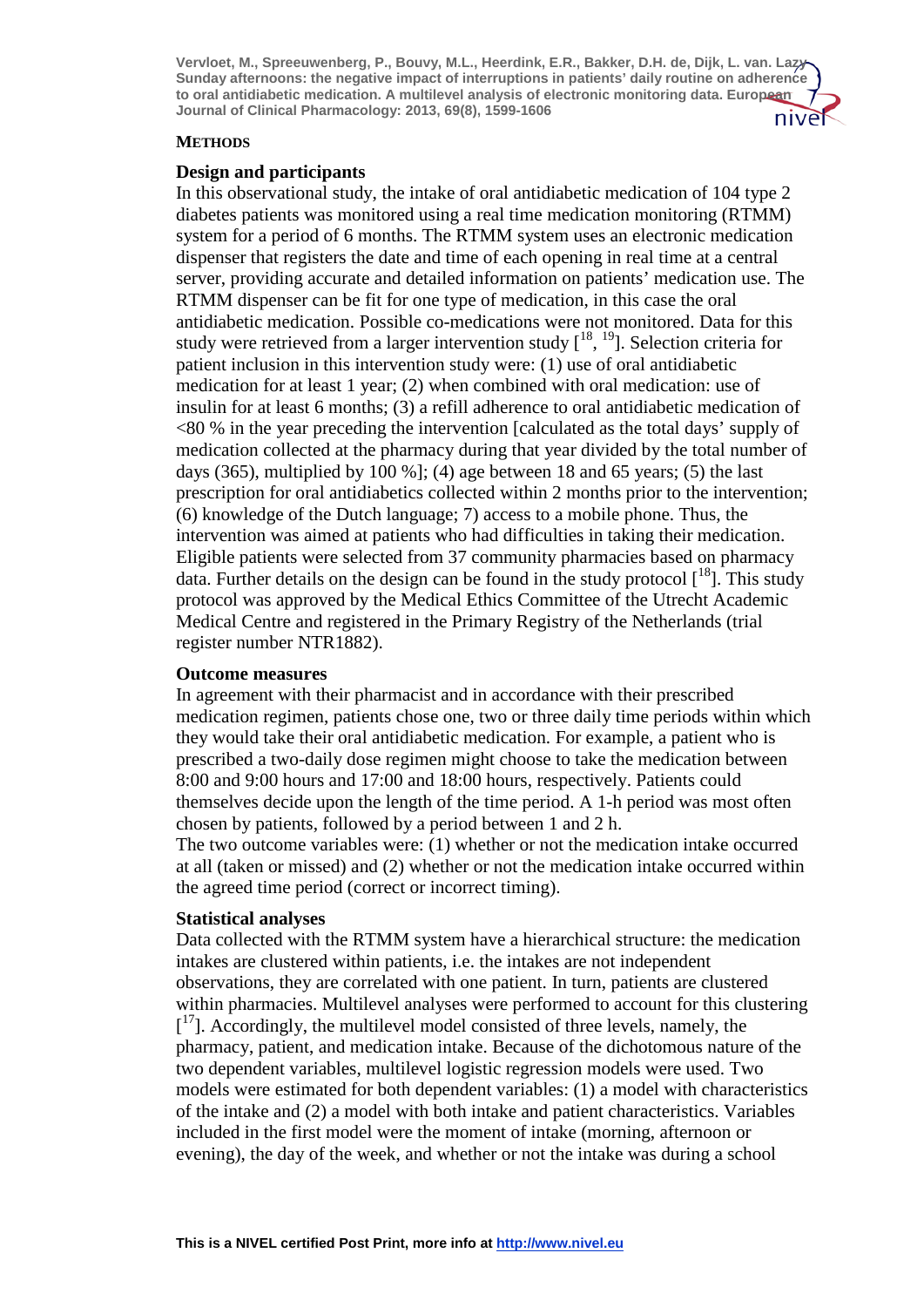holiday (defined according to the advised holiday dates set by the Dutch government). Because the length of monitoring might have an effect on adherence, we included the number of elapsed days (range 1–183) as a control variable. Variables added in the second model were age, gender, whether or not insulin was used in combination with oral antidiabetics and the medication regimen (one, two or three doses per day). Due to the limited number of patients and missing values on other variables at the patient level (educational level, ethnicity, work status, household composition, duration of diabetes and the presence of complications), the association between these variables and the outcome measures was first tested in a bivariate analysis and only then included in the model if a significant association  $(p<0.05)$  was found. Our data were retrieved from an intervention study in which the intervention group received SMS reminders when they forgot to take their medication in time. 'Whether or not receiving SMS reminders' was included as a control variable because we expected patients receiving alerts to have a more regular adherence pattern. Variables were centred around their means for interpretation purposes.

Due to the small numbers of patients per pharmacy in our study (one in 12 pharmacies, with up to nine in one pharmacy), we estimated between-pharmacy variance, but included no pharmacy-level variables in the model. The moment of intake was also included as random variable at the patient level because patients could have one, two or three intake moments per day.

The results of the analysis are presented as odds ratios (OR) with a 95 % confidence intervals (CI) for the fixed effects and as the variance with standard error (SE) and intra-class correlation (ICC) for random effects. The ICC at the patient and pharmacy level is an indication of the correlation between the medication intake of one patient and that between patients refilling their prescription at one pharmacy, respectively. All analyses were performed with MLwiN 2.25  $[^{20}]$ .

### **RESULTS**

More than half of the patients were male and their average age was 55 years (Table 1). Almost one-third of patients had a non-Western ethnicity. About three in ten patients combined their oral antidiabetics with insulin. Nearly all patients used co-medication(s), of which cardiovascular medication was the most common. On average, patients had been diagnosed with diabetes for 9.5 years. Half of the patients were prescribed two doses a day.

#### **[TABLE 1]**

In total, 36,199 medication intake moments were expected according to the medication regimen of all patients during the 6-month monitoring period. Intakes were more often scheduled by patients for the morning than for the afternoon and evening (Table 2). About two in ten intakes coincided with a school holiday. As the majority of patients entered the study between October and December 2008, most intakes were scheduled during the winter.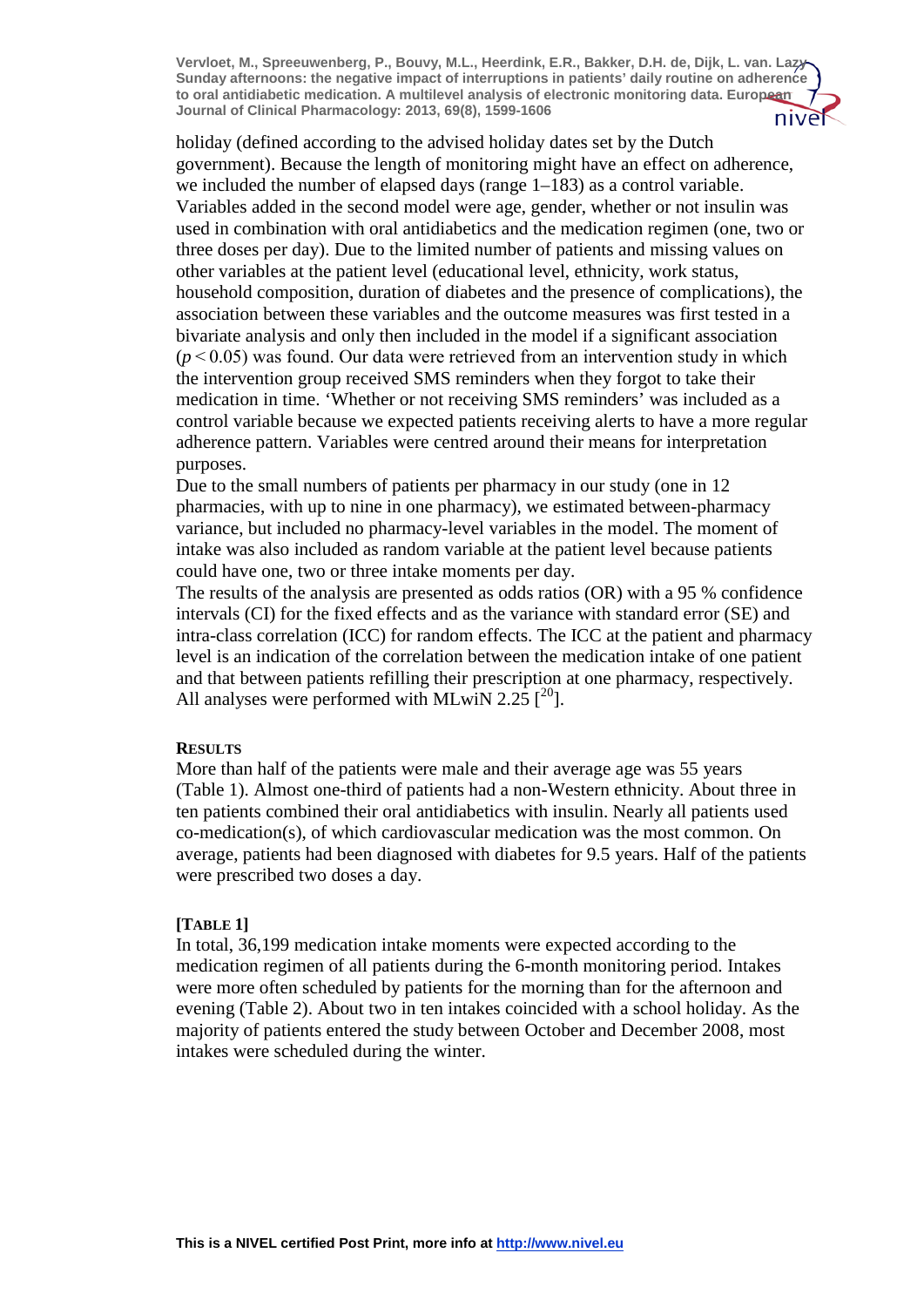## **[TABLE 2]**

## **Proportion of medication intakes occurring irrespective of timing**

On average, 96, 88 and 85 % of intakes in the morning, afternoon and evening, respectively, occurred irrespective of timing. The morning intake was least often missed, both during weekdays and the weekend (Fig. 1). Most intakes occurred on the mornings of Monday through Thursday (96 %), and the least occurred on Saturday evenings (82 %).

## **[FIGURE 1]**

## **Proportion of correctly timed medication intakes**

The average percentages of intakes occurring within the agreed time period were 57, 47 and 43 % in the morning, afternoon and evening, respectively. Figure 2 shows that an intake scheduled for the morning and on a weekday was more often correctly timed than an intake scheduled for the afternoon or evening or during the weekend. The percentage of correctly timed intakes was lowest on Sunday evening (33 %) and highest on Tuesday morning (61 %).

## **[FIGURE 2]**

## **Variation in intakes occurring irrespective of timing**

Results of the multilevel analyses showed that the odds of an intake occurring in the morning was about 70 % higher than one occurring in the afternoon or evening and that the odds of an intake occurring on a weekday was 20–40 % higher than one on Sundays (Table 3, model 1). Furthermore, intakes during school holidays were more likely to be missed. Intakes during the autumn were less likely to be missed than those during the winter. The afternoon intake varied most between patients. Bivariate analyses showed that educational level, ethnicity, work status, household composition, duration of diabetes and complications were not associated with occurrence of intakes irrespective of timing nor with intakes occurring within the agreed time period; these variables were therefore not included in model 2. The impact of the moment of intake, day of the week, school holidays and seasons remained significant following the addition of the remaining patient characteristics to the model (Table 3, model 2). In addition, compared to older patients and patients using one or three doses a day, younger patients and patients on a twice-daily dose regimen were more likely to miss their medication intake. The variance between patients as well as between pharmacies decreased slightly after patient characteristics were included in the model, indicating that these characteristics accounted for only a small amount of variation.

### **[TABLE 3]**

## **Variation in correctly timed intakes**

The moment of intake, day of the week, and school holidays also had a significant impact on whether or not the intake was correctly timed (Table 3, model 1). Intakes in the evening, during the weekend and on a day during school holidays were less likely to occur within the agreed time period. No seasonal impact was found. Between-patient variance was slightly larger for the afternoon intake than for the morning and evening intake. Between-pharmacy variance accounted for 13 % of the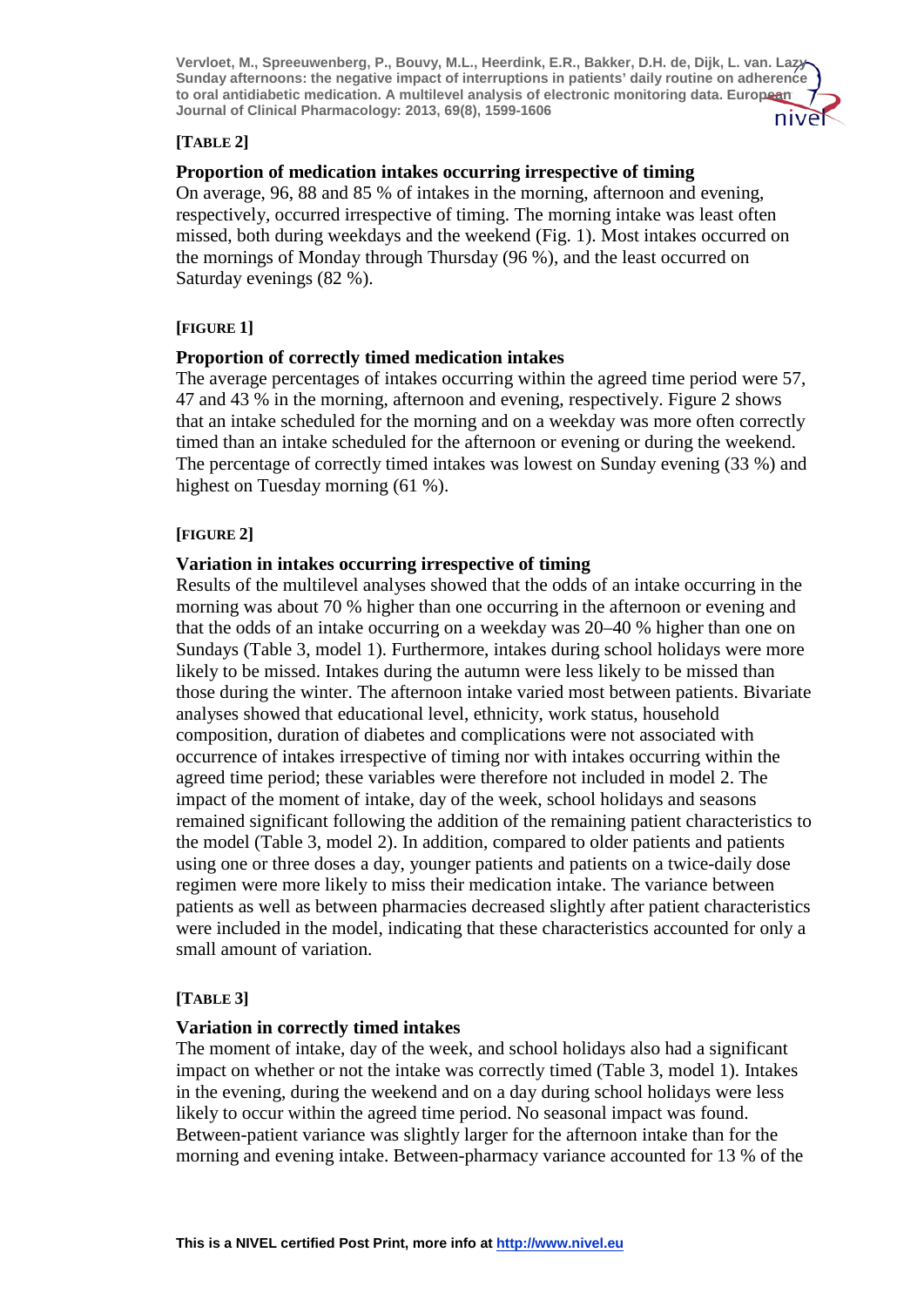total variance. The medication intake characteristics remained significantly associated with the correct timing of intakes after the addition of patient characteristics to the model (Table 3, model 2). Patients taking medication once a day were more likely to take their dose within the agreed time period than those taking two or three doses a day. Adding these characteristics to the model only slightly reduced the variance between patients in the correct timing of the morning and afternoon intake—not the evening intake.

#### **DISCUSSION**

Our study shows that intakes during the weekend and during holidays were more often taken outside of the agreed time period, or even completely missed, indicating that interruptions in patients' daily routine have a negative impact on their medication intake . A morning intake was most often correctly timed, whereas an evening intake was most often incorrectly timed. More doses were missed by patients on a twice-daily regimen. These patients were, together with patients taking three doses a day, also more likely to take their medication outside of the hours they had agreed upon with their pharmacist.

Our results confirm the findings of previous studies examining the impact of the day of the week and moment of intake on adherence in other patient populations  $\begin{bmatrix} 15 & 16 \end{bmatrix}$ . By performing multilevel analyses, and as such taking into account clustering of intakes within patients, we were able to estimate these associations in a more powerful way than in previous studies. We found stronger effects of these characteristics on adherence in type 2 diabetes patients. In addition, we found a negative impact of school holidays on adherence, supporting the conclusion that interruptions in patients' daily routine have a negative influence on adherence. This holiday effect might be the reason that we did not find an effect of summer on adherence, thereby contradicting the seasonal impact found by Vrijens et al.  $\int_0^{16}$ . It should be noted that the effect of school holidays might be stronger for patients with school-going children or for patients who work at schools. On the other hand, the effect of holidays might be underestimated for patients who go on vacation outside the official school holidays. That the evening intake was most often incorrectly timed was supported by results from interviews with type 2 diabetes patients, who highlighted that forgetting to take the medication with them when they ate out for dinner was a reason for non-adherence  $[2<sup>1</sup>]$ . With respect to the medication regimen, our results partly conflict with those of Paes et al. who showed that a once-daily dose regimen provided the highest levels of both drug intake and timing adherence compared to a multiple dose regimen per day  $[9]$ . This was confirmed in our study for adherence with respect to timing. For intakes occurring irrespective of timing, however, we found that not three doses a day but two daily doses led to the highest proportion of missed intakes. In line with other studies, our results show that most socio-demographic characteristics were not associated with adherence  $\int^{22}$ ,  $^{23}$ ]. The association of increasing age and higher adherence (irrespective of timing) was also found in a study among patients with rheumatoid arthritis, in which it was suggested that older patients made fewer adherence errors due to having a more regular daily routine  $[$ <sup>24</sup> $].$ 

#### **Strengths and weaknesses**

With electronic monitoring (EM) it is possible to observe each single intake and subsequently each single deviation from the prescribed regimen. EM provides the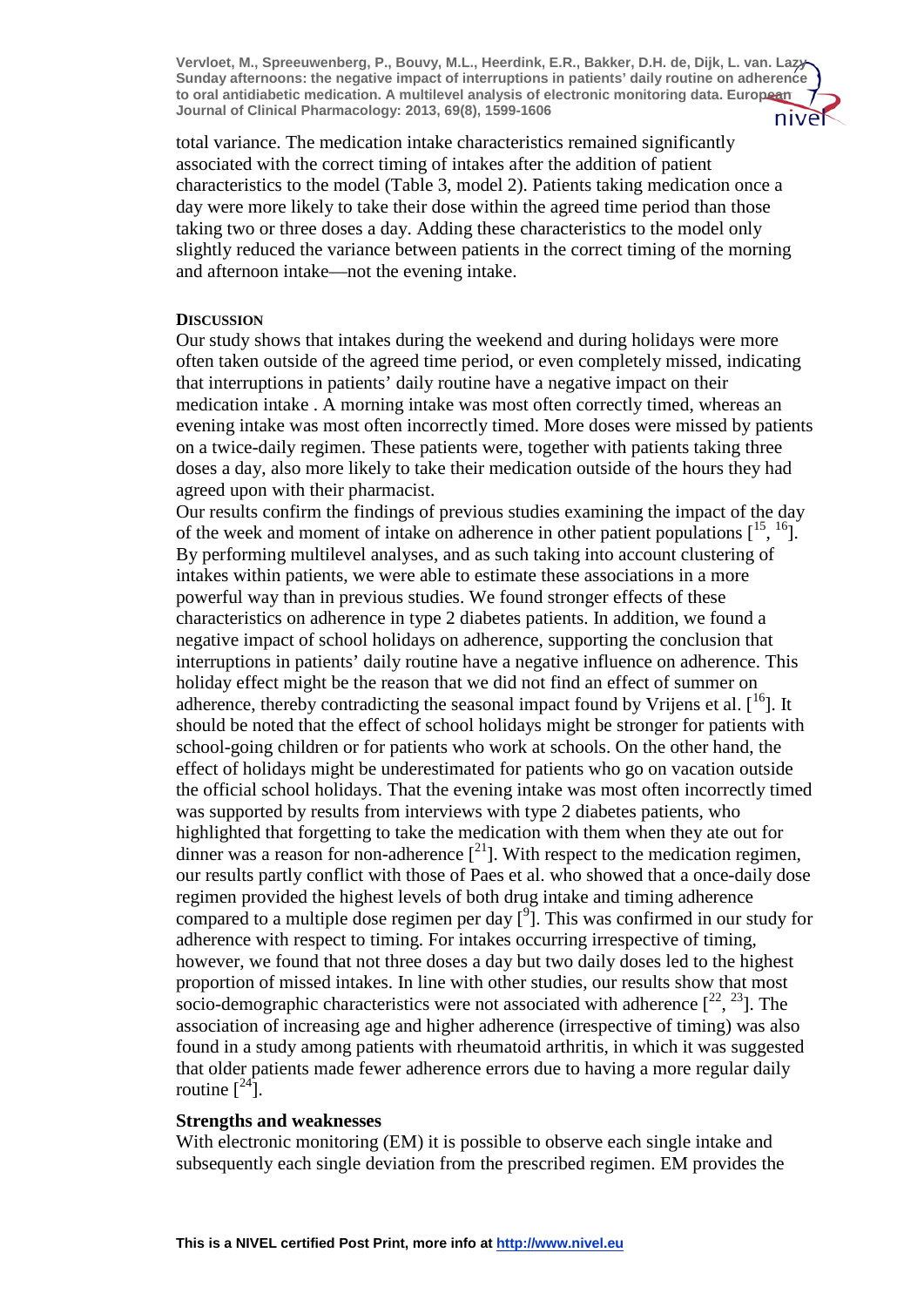means to include the exact intake moment into adherence analyses. Our study is, to our knowledge, the first to analyse EM data with multilevel models. As such, we were able to take the clustering of intakes within patients into account, simultaneously explore the influence of intake and patient characteristics on adherence and analyse between- and within-patient variation. A common critique of EM is that it does not allow confirmation that a dose is actually taken and/or that no more or no less than the prescribed amount is taken. However, evidence for the validity of EM devices is provided by studies showing that mismatches between medication events and actual dosing were too rare to create substantial differences between projected and actual drug concentrations in the plasma  $\lceil 25-27 \rceil$ . Our limited sample comprised a select group of type 2 diabetes patients. Data were retrieved from a larger randomized controlled trial. For this trial, we selected patients who had a refill adherence of <80 % based on pharmacy data, i.e. patients who experienced problems in taking their medication. This may have led to an overestimation of the effects, as there is already a larger variation in medication intake in these patients than in adherent patients. Moreover, about half of the patients in this study received SMS reminders if they did not take their medication within the agreed time period. Our previous study showed that SMS reminders in particular improved the regularity with which patients adhere to their prescribed regimen  $[19]$ . The sending of SMS reminders, therefore, in the present study may have resulted in an underestimation of the effects. Consequently, our results can not be generalized to the whole type 2 diabetes population.

The primary aim of our study was to provide insight into the patterns of medication intake of type 2 diabetes patients. We did not include data on blood glucose levels in our study. Therefore, we could not study whether deviations from the agreed time period were translated in a less adequate control of blood glucose levels. Patients are usually advised to take their oral antidiabetics with their meals, which may not be consumed at the usual times during weekends and holidays. However, during these periods, medication is not only more often incorrectly timed, but also more often completely forgotten. Nevertheless, further research to investigate the clinical impact of these deviations is recommended.

As expected in our study population, all but six patients used co-medication. This number of patients is too small to reliably study the effect of co-medication (other than insulin) on adherence and was therefore not included in the multilevel model. For future studies, it would be interesting to include the number of co-medications into the model, as adherence has been shown to decrease with increasing number of co-medications  $[13]$ .

### **Clinical implications**

Regularity in medication intake is important in type 2 diabetes patients to obtain optimal blood glucose levels. However, our study suggests that irregularities are common. Physicians need to be aware of the fact that adherence of any individual patient can be irregular, especially when that patient's daily routine is interrupted. Physicians should discuss these problematic dosing times with patients in a collaborative effect to integrate medication intake on these days. For example, it has been shown that providing individualized recommendations via cues helps patients remember to take their medication and consequently improves adherence  $\binom{28}{3}$ .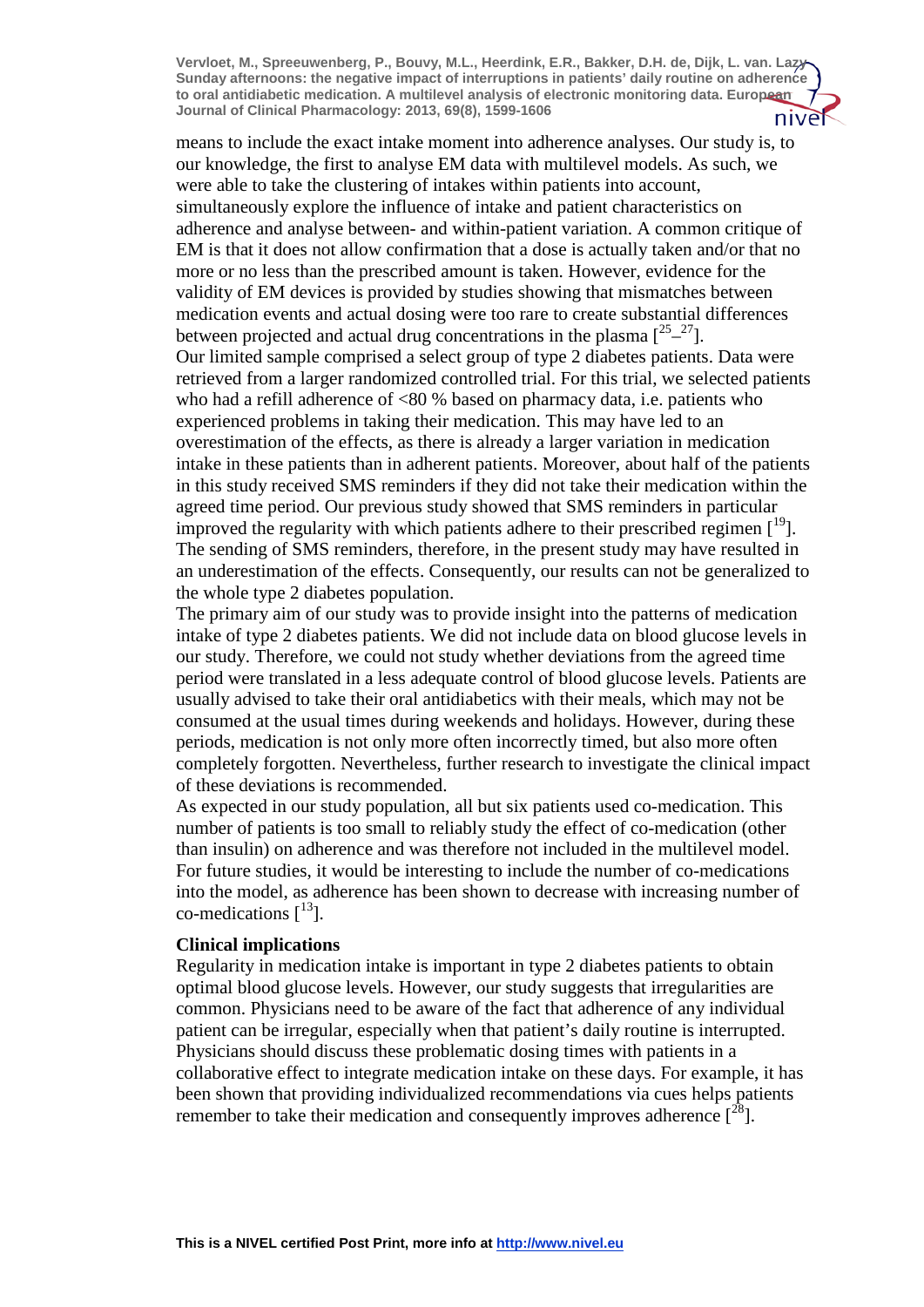## **Future research**

This study shows the possibilities of multilevel modelling for evaluating adherence behaviour from EM data. We therefore recommend using this technique in future adherence studies. Due to our limited sample size we have only explored patient variance at the moment of intake. Other intake characteristics or patient characteristics, such as social or psychological factors, may also contribute to differences between patients.

## **CONCLUSION**

For patients who already have difficulties taking their oral antidiabetic medication, their medication intake appears to be negatively impacted when their daily routine is interrupted. During weekends and holidays patients more often take their medication outside the agreed time period or even completely miss their dose. Our findings suggest that healthcare professionals need to discuss with patients how to prevent deviations from the prescribed regimen, especially when their daily routine is broken.

## **Acknowledgements**

The authors thank the Mediq pharmacies and the patients for their participation in the study.

*Conflict of interest*

None.

*Funding/support*

The parent intervention study was supported by an unrestricted grant from Achmea Healthcare Foundation. The RTMM system was provided by Evalan BV and partly financed by Achmea Healthcare Foundation. Neither Achmea Healthcare Foundation nor Evalan BV had a role in the study design, analyses and interpretation of the data, in the writing of this manuscript, or the decision to submit the manuscript for publication.

### **REFERENCES**

- 1.Howard AA, Arnsten JH, Lo Y, Vlahov D, Rich JD, Schuman P et al (2002) A prospective study of adherence and viral load in a large multi-center cohort of HIV-infected women. AIDS 16(16):2175–2182
- 2. Carrieri P, Cailleton V, Le Moing V, Spire B, Dellamonica P, Bouvet E et al (2001) The dynamic of adherence to highly active antiretroviral therapy: results from the French National APROCO cohort. J Acquir Immune Defic Syndr 28(3):232–239
- 3. Ajit RR, Fenerty CH, Henson DB (2010) Patterns and rate of adherence to glaucoma therapy using an electronic dosing aid. Eye (Lond) 24(8):1338–1343
- 4. Levine AJ, Hinkin CH, Castellon SA, Mason KI, Lam MN, Perkins A et al (2005) Variations in patterns of highly active antiretroviral therapy (HAART) adherence. AIDS Behav 9(3):355–362
- 5. Modi AC, Rausch JR, Glauser TA (2011) Patterns of nonadherence to antiepileptic drug therapy in children with newly diagnosed epilepsy. JAMA 305(16):1669–1676
- 6. Yu PC, Bosnyak Z, Ceriello A (2010) The importance of glycated haemoglobin (HbA(1c)) and postprandial glucose (PPG) control on cardiovascular outcomes in patients with type 2 diabetes. Diabetes Res Clin Pract 89(1):1–9
- 7. Stratton IM, Adler AI, Neil HA, Matthews DR, Manley SE, Cull CA et al (2000) Association of glycaemia with macrovascular and microvascular complications of type 2 diabetes (UKPDS 35): prospective observational study. Br Med J 321(7258):405–412
- 8. Asche C, LaFleur J, Conner C (2011) A review of diabetes treatment adherence and the association with clinical and economic outcomes. Clin Ther 33(1):74–109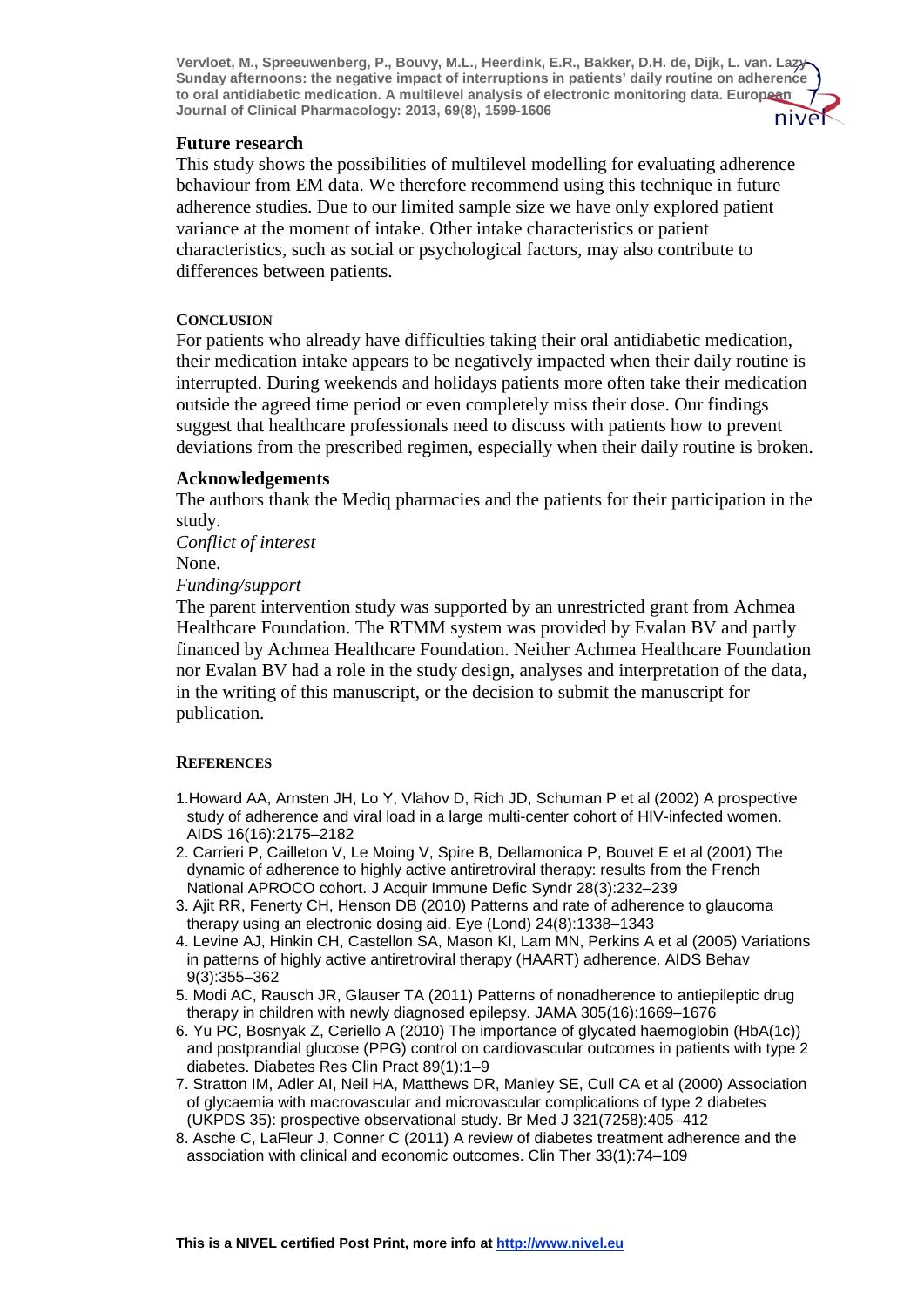- 9. Paes AH, Bakker A, Soe-Agnie CJ (1997) Impact of dosage frequency on patient compliance. Diabetes Care 20(10):1512–1517
- 10. Claxton AJ, Cramer J, Pierce C (2001) A systematic review of the associations between dose regimens and medication compliance. Clin Ther 23(8):1296–1310
- 11. Saini SD, Schoenfeld P, Kaulback K, Dubinsky MC (2009) Effect of medication dosing frequency on adherence in chronic diseases. Am J Manag Care 15(6):e22–e33
- 12. Winkler A, Teuscher AU, Mueller B, Diem P (2002) Monotoring adherence to prescribed medication in type 2 diabetic patients treated with sulfonylureas. Swiss Med Wkly 132(27– 28):379–385
- 13. Donnan PT, MacDonald TM, Morris AD (2002) Adherence to prescribed oral hypoglycaemic medication in a population of patients with Type 2 diabetes: a retrospective cohort study. Diabet Med 19(4):279–284
- 14. Kardas P (2005) The DIACOM study (effect of DosIng frequency of oral Antidiabetic agents on the COMpliance and biochemical control of type 2 diabetes). Diabetes Obes Metab 7(6):722–728
- 15. Comte L, Vrijens B, Tousset E, Gerard P, Urquhart J (2007) Estimation of the comparative therapeutic superiority of QD and BID dosing regimens, based on integrated analysis of dosing history data and pharmacokinetics. J Pharmacokinet Pharmacodyn 34(4):549–558
- 16. Vrijens B, Vincze G, Kristanto P, Urquhart J, Burnier M (2008) Adherence to prescribed antihypertensive drug treatments: longitudinal study of electronically compiled dosing histories. Br Med J 336(7653):1114–1117
- 17. Twisk JWR (2006) Applied multilevel analyses. Cambridge University Press, Cambridge
- 18. Vervloet M, van Dijk L, Santen-Reestman J, van Vlijmen B, Bouvy ML, de Bakker DH (2011) Improving medication adherence in diabetes type 2 patients through Real Time Medication Monitoring: a randomised controlled trial to evaluate the effect of monitoring patients' medication use combined with short message service (SMS) reminders. BMC Health Serv Res 11:5
- 19. Vervloet M, van Dijk L, Santen-Reestman J, van Vlijmen B, van WingerdenWP, Bouvy ML et al (2012) SMS reminders improve adherence to oral medication in type 2 diabetes patients who are real time electronically monitored. Int J Med Inform 81(9):594–604
- 20. Rasbash J, Charlton C, Browne WJ, Healy M, Cameron B (2009) MLwiN Version 2.1. Centre for Multilevel Modelling, University of Bristol
- 21. Lawton J, Peel E, Parry O, Douglas M (2008) Patients' perceptions and experiences of taking oral glucose-lowering agents: a longitudinal qualitative study. Diabet Med 25(4):491– 495
- 22. van Dijk L, Heerdink ER, Somai D, van Dulmen S, Sluijs EM, de Ridder DT et al (2007) Patient risk profiles and practice variation in nonadherence to antidepressants, antihypertensives and oral hypoglycemics. BMC Health Serv Res 7:51
- 23. Osterberg L, Blaschke T (2005) Adherence to medication. N Engl J Med 353(5):487–497
- 24. Park DC, Hertzog C, Leventhal H, Morrell RW, Leventhal E, Birchmore D et al (1999) Medication adherence in rheumatoid arthritis patients: older is wiser. J Am Geriatr Soc 47(2):172–183
- 25. Vrijens B, Goetghebeur E (1999) The impact of compliance in pharmacokinetic studies. Stat Methods Med Res 8(3):247–262
- 26. Girard P, Sheiner LB, Kastrissios H, Blaschke TF (1996) Do we need full compliance data for population pharmacokinetic analysis? J Pharmacokinet Biopharm 24(3):265–282
- 27. Rubio A, Cox C, Weintraub M (1992) Prediction of diltiazem plasma concentration curves from limited measurements using compliance data. Clin Pharmacokinet 22(3):238–28. Rosen MI, Rigsby MO, Salahi JT, Ryan CE, Cramer JA (2004) Electronic monitoring and counseling to improve medication adherence. Behav Res Ther 42(4):409–422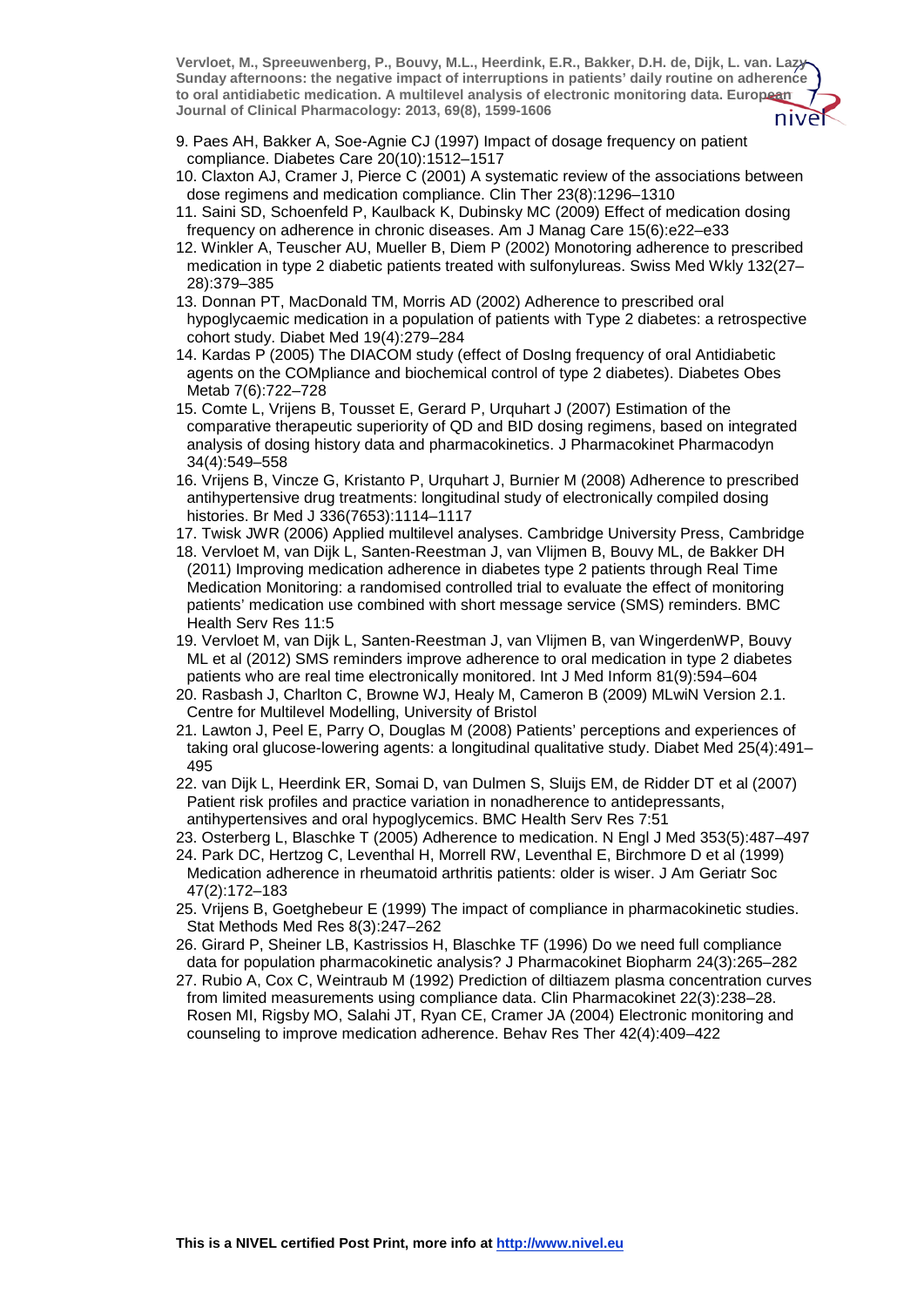## **TABLES AND FIGURES**

Table 1: Characteristics of patients at baseline

| <b>Patient characteristics</b>                                  | <b>Values</b> |
|-----------------------------------------------------------------|---------------|
| Total no. patients                                              | 104(100)      |
| Age (years), mean (SD)                                          | 54.8 (6.7)    |
| Male                                                            | 57 (54.8)     |
| Educational level <sup>a</sup> ( $n = 85$ )                     |               |
| Low                                                             | 34 (40.0)     |
| Medium                                                          | 28 (32.9)     |
| High                                                            | 23(27.1)      |
| Ethnicity ( $n = 87$ )                                          |               |
| Western population                                              | 60(69.0)      |
| Non-Western population                                          | 27(31.0)      |
| Work status ( $n = 84$ )                                        |               |
| Self-employed, paid or volunteer work                           | 48(57.1)      |
| Unemployed (looking for job, disabled, housewife/-man, retired) | 36 (42.9)     |
| Household composition ( $n = 83$ )                              |               |
| Living alone                                                    | 12(14.5)      |
| Living with partner, children or others                         | 71 (85.5)     |
| Insulin use <sup>b</sup>                                        | 32(30.8)      |
| Use of co-medication (excl. insulin) $b$                        | 98 (94.2)     |
| Cardiovascular co-medication                                    | 90(86.5)      |
| Duration disease (years) $(n = 82)$ , mean (SD)                 | 9.5(9.8)      |
| Complications of diabetes ( $n = 84$ )                          | 13(15.5)      |
| Medication regimen                                              |               |
| Once daily                                                      | 23(22.1)      |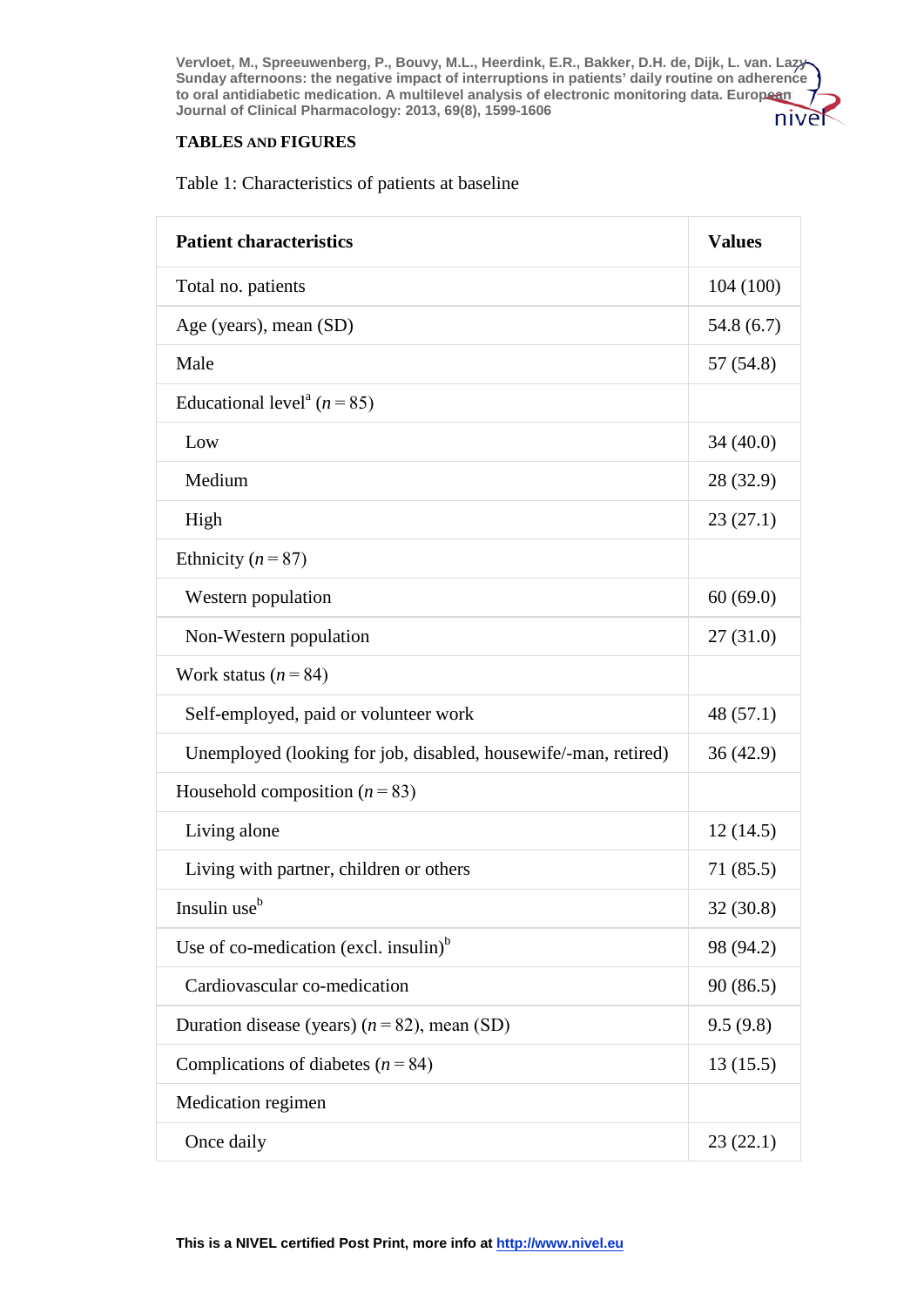| <b>Patient characteristics</b> | <b>Values</b> |
|--------------------------------|---------------|
| Twice daily                    | 52(50.0)      |
| Three times daily              | 29(27.9)      |
| Receiving SMS reminders        | 56 (53.8)     |

Data are presented as numbers with the percentage in parenthesis, unless indicated otherwise

<sup>a</sup> Classification: low = primary education, lower secondary education and lower vocational education; medium = intermediate secondary and intermediate vocational education; high = higher vocational education and university

<sup>b</sup> Use of insulin or other co-medication was identified from pharmacy data

## **Table 2**

Characteristics of medication intakes that were expected in the 6-month monitoring period according to the medication regimen of the patients \*

| <b>Characteristics of medication intakes</b> | Expected intakes $(n = 36,199)$ |
|----------------------------------------------|---------------------------------|
| Moment of intake                             |                                 |
| Morning                                      | 16,757(46.3)                    |
| Afternoon                                    | 11,218(31.0)                    |
| Evening                                      | 8,224 (22.7)                    |
| Day of the week                              |                                 |
| Monday                                       | 5,148 (14.2)                    |
| Tuesday                                      | 5,163(14.3)                     |
| Wednesday                                    | 5,171 (14.3)                    |
| Thursday                                     | 5,179 (14.3)                    |
| Friday                                       | 5.177(14.3)                     |
| Saturday                                     | 5,187(14.3)                     |
| Sunday                                       | 5,174(14.3)                     |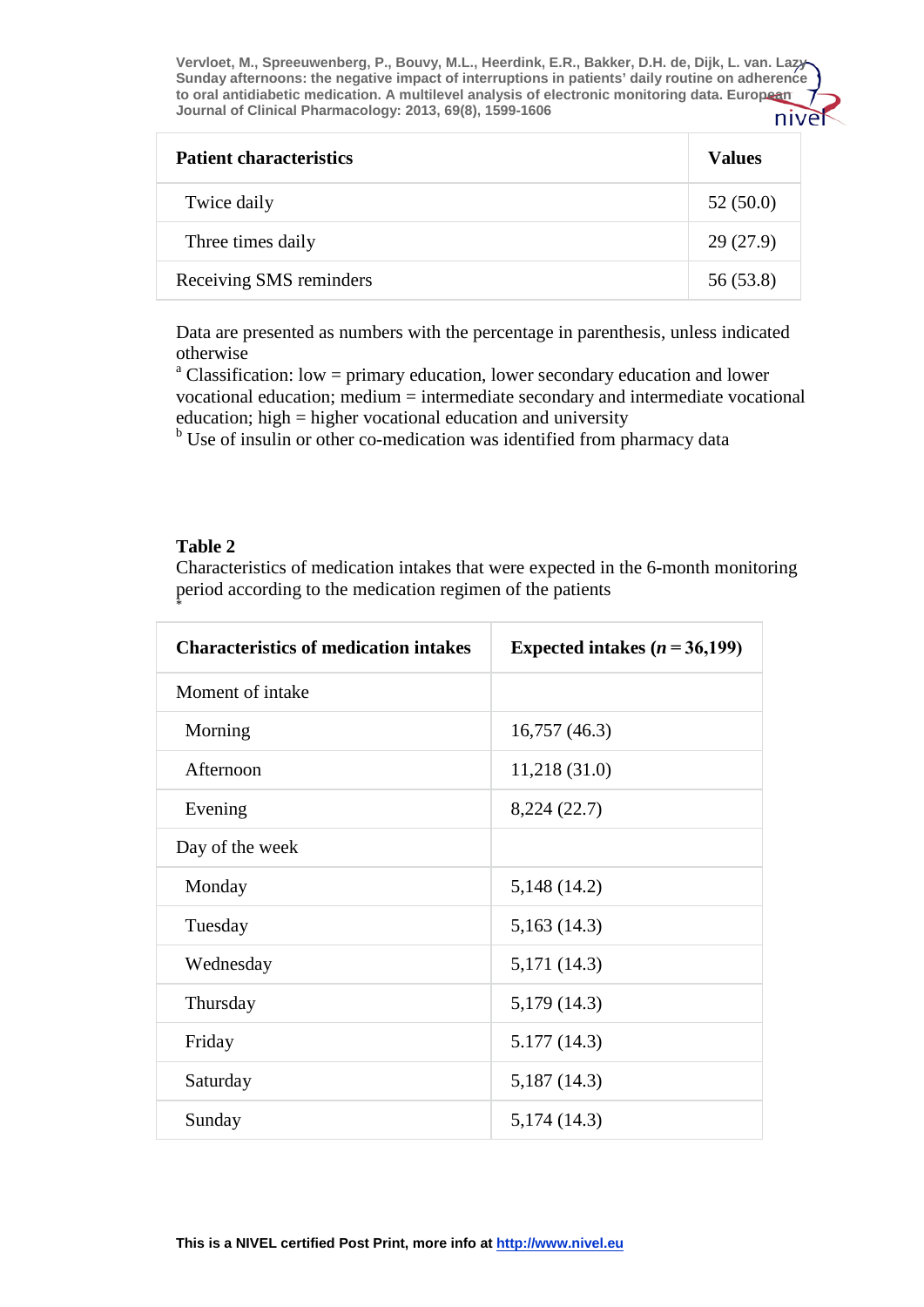| <b>Characteristics of medication intakes</b> | Expected intakes $(n = 36,199)$ |
|----------------------------------------------|---------------------------------|
| During school holiday                        | 7,114(19.7)                     |
| <b>Seasons</b>                               |                                 |
| Winter                                       | 13,494 (37.3)                   |
| Spring                                       | 9,000(24.9)                     |
| Summer                                       | 4,250(11.7)                     |
| Autumn                                       | 9,455(26.1)                     |

Data are presented as numbers with the percentage given in parenthesis

**Fig. 1** The percentage of intakes occurring irrespective of timing by day of the week, categorized by moment of intake (clustering within patients taken into account). Note: the *vertical axis* ranges from 50 to 100 %

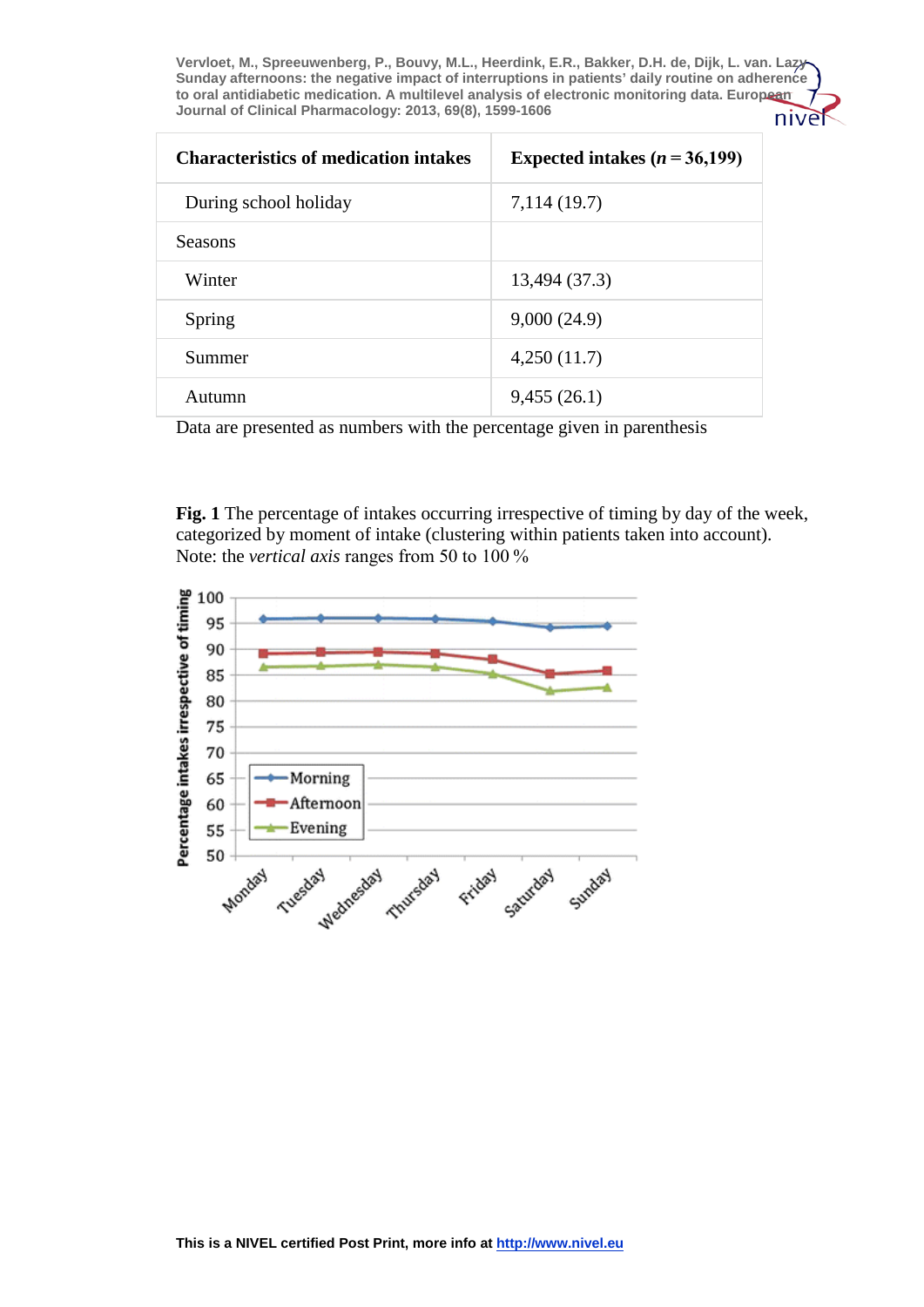**Fig. 2** The percentage of correctly timed medication intakes by day of the week, categorized by moment of intake (clustering within patients taken into account) 100

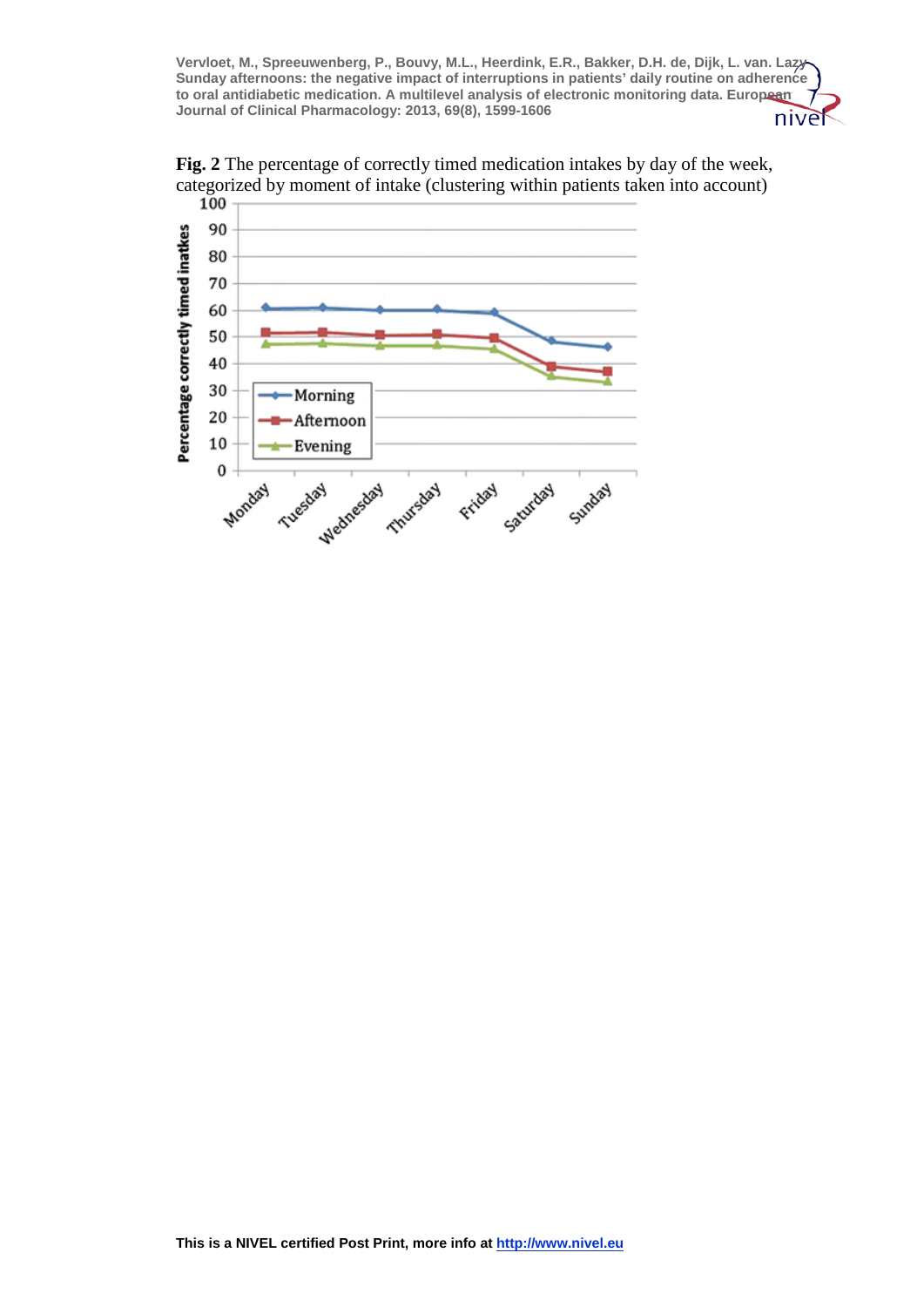## **Table 3**

Results of multilevel logistic regression analyses with the 'medication intake occurring irrespective of timing' and the 'intake occurring within the agreed time period' as dependent variables and characteristics of the medication intake and patient as independent variables

| <b>Variables</b>                             | <b>Intake occurred</b><br>irrespective of timing |                       | Intake within agreed time<br>period |                        |
|----------------------------------------------|--------------------------------------------------|-----------------------|-------------------------------------|------------------------|
|                                              | Model 1a                                         | <b>Model 2b</b>       | Model 1a                            | <b>Model 2b</b>        |
| Characteristics                              | OR (95 %                                         | OR (95 %              | OR (95 %                            | OR (95 %)              |
| intake level                                 | $\overline{\text{CD}}$                           | $\mathbf{C}$          | $\overline{\text{CI}}$              | $\overline{\text{CD}}$ |
| Moment of intake<br>$ref = morning)$         |                                                  |                       |                                     |                        |
| Afternoon                                    | 0.35                                             | 0.30                  | 0.69                                | 0.68                   |
|                                              | $(0.20 -$                                        | $(0.18 -$             | $(0.41 -$                           | $(0.42 -$              |
|                                              | $0.62$ <sup>***</sup>                            | $(0.51)$ ***          | 1.15)                               | 1.09)                  |
| Evening                                      | 0.28                                             | 0.27                  | 0.58                                | 0.62                   |
|                                              | $(0.17 -$                                        | $(0.17 -$             | $(0.36 -$                           | $(0.39 -$              |
|                                              | $0.44$ <sup>***</sup>                            | $(0.42)$ ***          | $0.94)*$                            | $1.00)*$               |
| Day of the week<br>$(reference =$<br>Sunday) |                                                  |                       |                                     |                        |
| Monday                                       | 1.36                                             | 1.36                  | 1.81                                | 1.81                   |
|                                              | $(1.22 -$                                        | $(1.22 -$             | $(1.65 -$                           | $(1.65 -$              |
|                                              | $1.52$ <sup>***</sup>                            | $1.52$ <sup>***</sup> | $1.99$ <sup>***</sup>               | $1.99$ <sup>***</sup>  |
| Tuesday                                      | 1.39                                             | 1.39                  | 1.83                                | 1.83                   |
|                                              | $(1.24 -$                                        | $(1.24 -$             | $(1.66 -$                           | $(1.66 -$              |
|                                              | $1.55$ <sup>***</sup>                            | $1.55$ <sup>***</sup> | $2.01$ <sup>***</sup>               | $2.00$ <sup>***</sup>  |
| Wednesday                                    | 1.41                                             | 1.41                  | 1.75                                | 1.75                   |
|                                              | $(1.26 -$                                        | $(1.26 -$             | $(1.60 -$                           | $(1.60 -$              |
|                                              | $1.57$ <sup>***</sup>                            | $1.57$ <sup>***</sup> | $1.93$ <sup>***</sup>               | $1.93$ <sup>***</sup>  |
| Thursday                                     | 1.36                                             | 1.36                  | 1.77                                | 1.77                   |
|                                              | $(1.21 -$                                        | $(1.21 -$             | $(1.62 -$                           | $(1.62 -$              |
|                                              | $1.52$ <sup>***</sup>                            | $1.52$ <sup>***</sup> | $1.95$ <sup>***</sup>               | $1.95$ <sup>***</sup>  |
| Friday                                       | 1.21                                             | 1.21                  | 1.68                                | 1.68                   |
|                                              | $(1.09 -$                                        | $(1.09 -$             | $(1.53-$                            | $(1.53 -$              |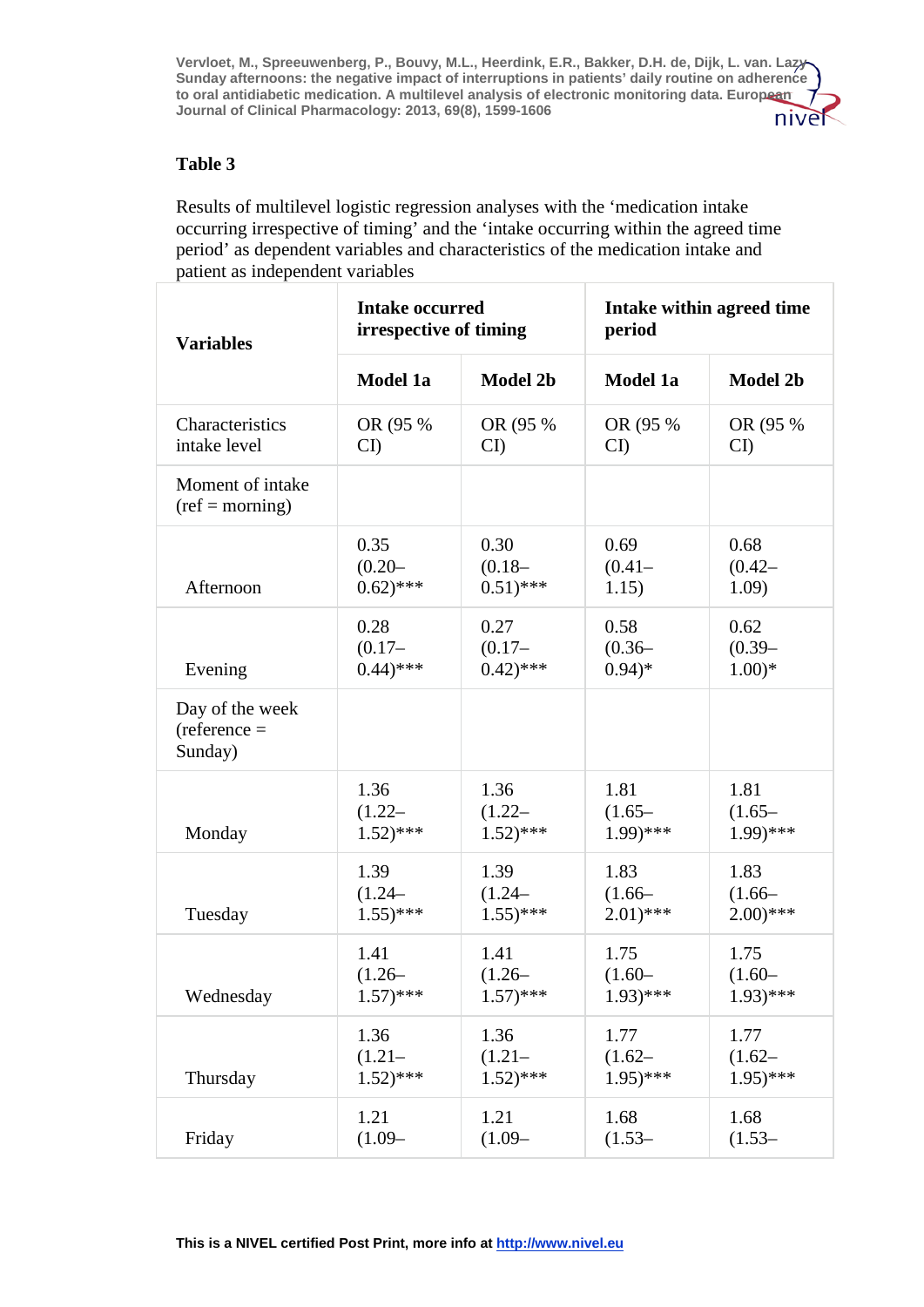| <b>Variables</b>                               | <b>Intake occurred</b><br>irrespective of timing |                                           | Intake within agreed time<br>period |                               |
|------------------------------------------------|--------------------------------------------------|-------------------------------------------|-------------------------------------|-------------------------------|
|                                                | Model 1a                                         | <b>Model 2b</b>                           | Model 1a                            | <b>Model 2b</b>               |
|                                                | $1.36$ <sup>***</sup>                            | $1.36$ <sup>**</sup>                      | $1.84$ <sup>***</sup>               | $1.84$ <sup>***</sup>         |
| Saturday                                       | 0.95<br>$(0.86 -$<br>1.06)                       | 0.95<br>$(0.86 -$<br>1.06)                | 1.09<br>$(1.00 -$<br>1.20)          | 1.09<br>$(0.99 -$<br>1.20)    |
| Day in school<br>holiday (reference<br>$=$ no) | 0.91<br>$(0.84 -$<br>$0.98)*$                    | 0.91<br>$(0.84 -$<br>$0.98)*$             | 0.92<br>$(0.86 -$<br>$0.98)*$       | 0.92<br>$(0.86 -$<br>$0.98)*$ |
| Seasons (reference<br>$=$ winter)              |                                                  |                                           |                                     |                               |
| Spring                                         | 1.00<br>$(1.00 -$<br>$1.00)*$                    | 1.00<br>$(1.00 -$<br>$1.00)*$             | 1.00<br>$(1.00 -$<br>1.00)          | 1.00<br>$(1.00 -$<br>1.00)    |
| Summer                                         | 0.90<br>$(0.78 -$<br>1.04)                       | 0.90<br>$(0.78 -$<br>1.03)                | 0.98<br>$(0.88 -$<br>1.09)          | 0.98<br>$(0.88 -$<br>1.08)    |
| Autumn                                         | 1.18<br>$(1.07 -$<br>$1.30$ <sup>***</sup>       | 1.17<br>$(1.06 -$<br>$1.30$ <sup>**</sup> | 1.02<br>$(0.95 -$<br>1.10)          | 1.02<br>$(0.95 -$<br>1.10)    |
| Characteristics<br>patient level               |                                                  |                                           |                                     |                               |
| Age                                            |                                                  | 1.03<br>$(1.00 -$<br>$1.07)*$             |                                     | 1.03<br>$(0.99 -$<br>1.06)    |
| Gender<br>$(reference = male)$                 |                                                  | 1.38<br>$(0.89 -$<br>2.14)                |                                     | 1.52<br>$(0.97 -$<br>(2.38)   |
| Insulin use<br>$(reference = no)$              |                                                  | 0.86<br>$(0.53 -$<br>1.40)                |                                     | 1.07<br>$(0.65 -$<br>1.76)    |
| Medication<br>regimen (reference<br>$=$ once)  |                                                  |                                           |                                     |                               |